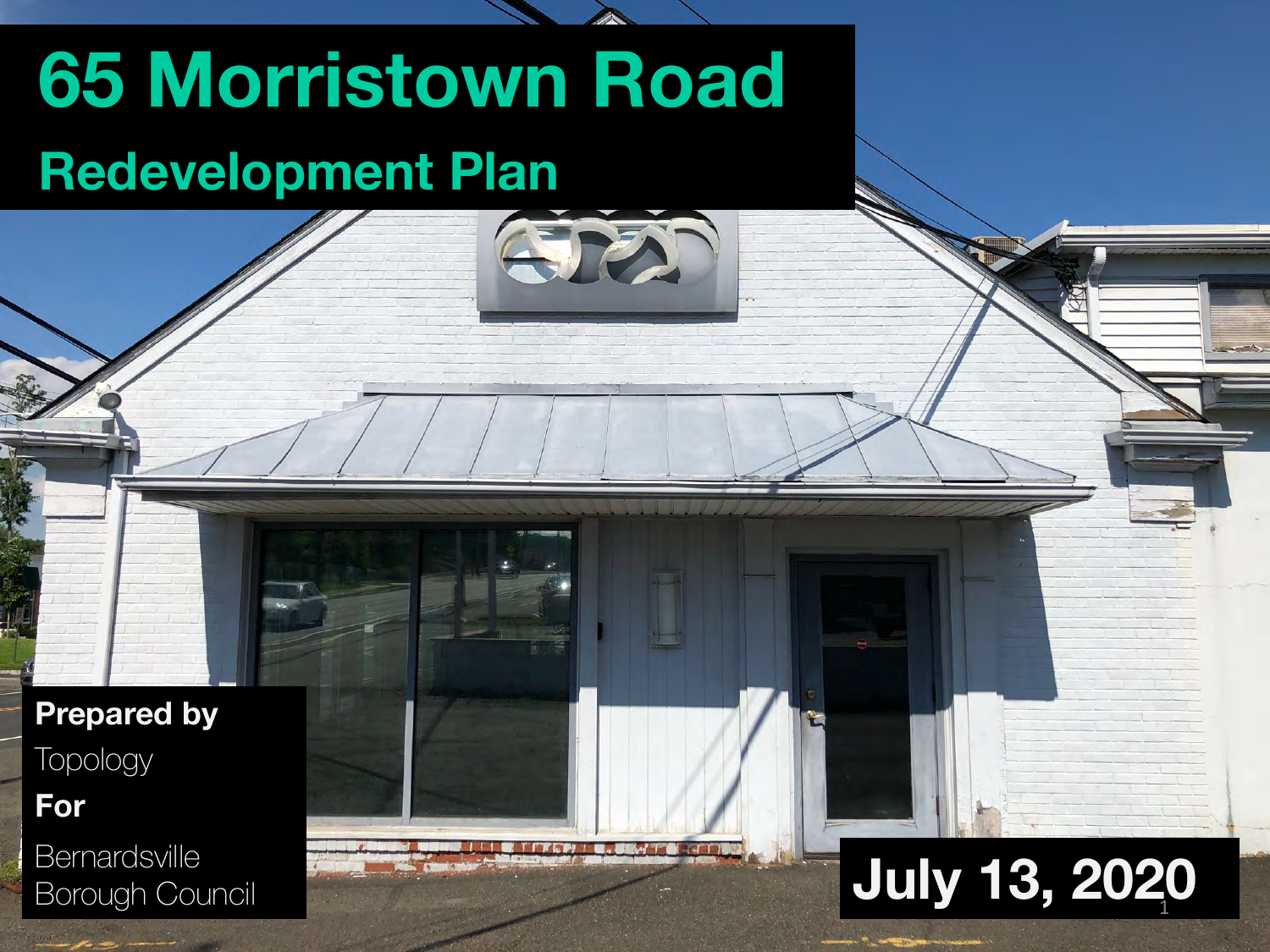### **Process Overview**

**December 2019:** Area in Need of Redevelopment designation

**February – May 2020:** Redevelopment Plan production

**June 7, 2020:** Redevelopment Plan ordinance introduced by Borough Council.

**June 25, 2020:** Planning Board consistency review

**July 13, 2020:** Second reading of Redevelopment Plan ordinance by Borough Council.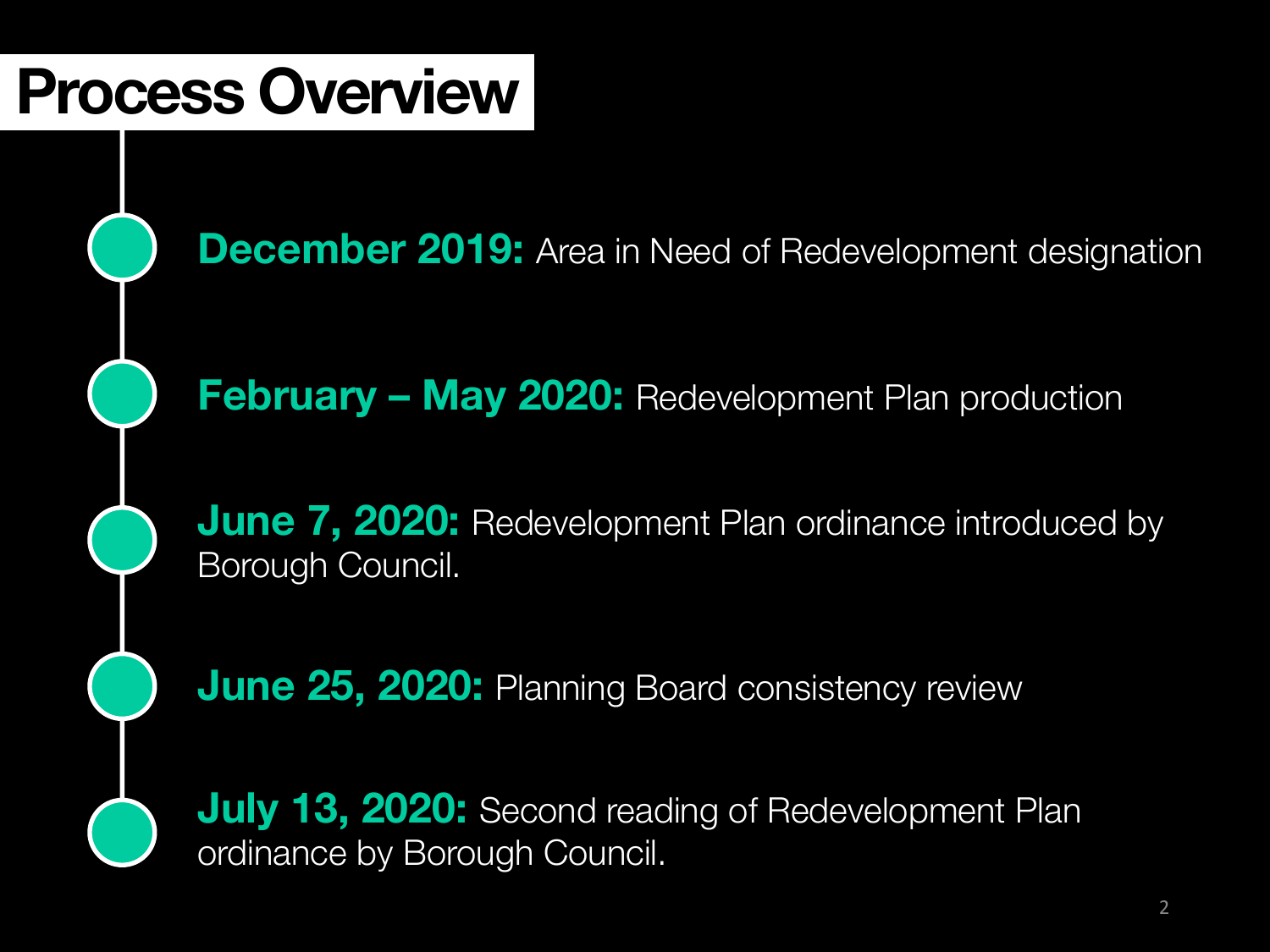## **65 Morristown Road**

 $\mathcal{F} = \mathcal{F}$ 

**Block**: 125 **Lot**: 13 **Size**: .43 acres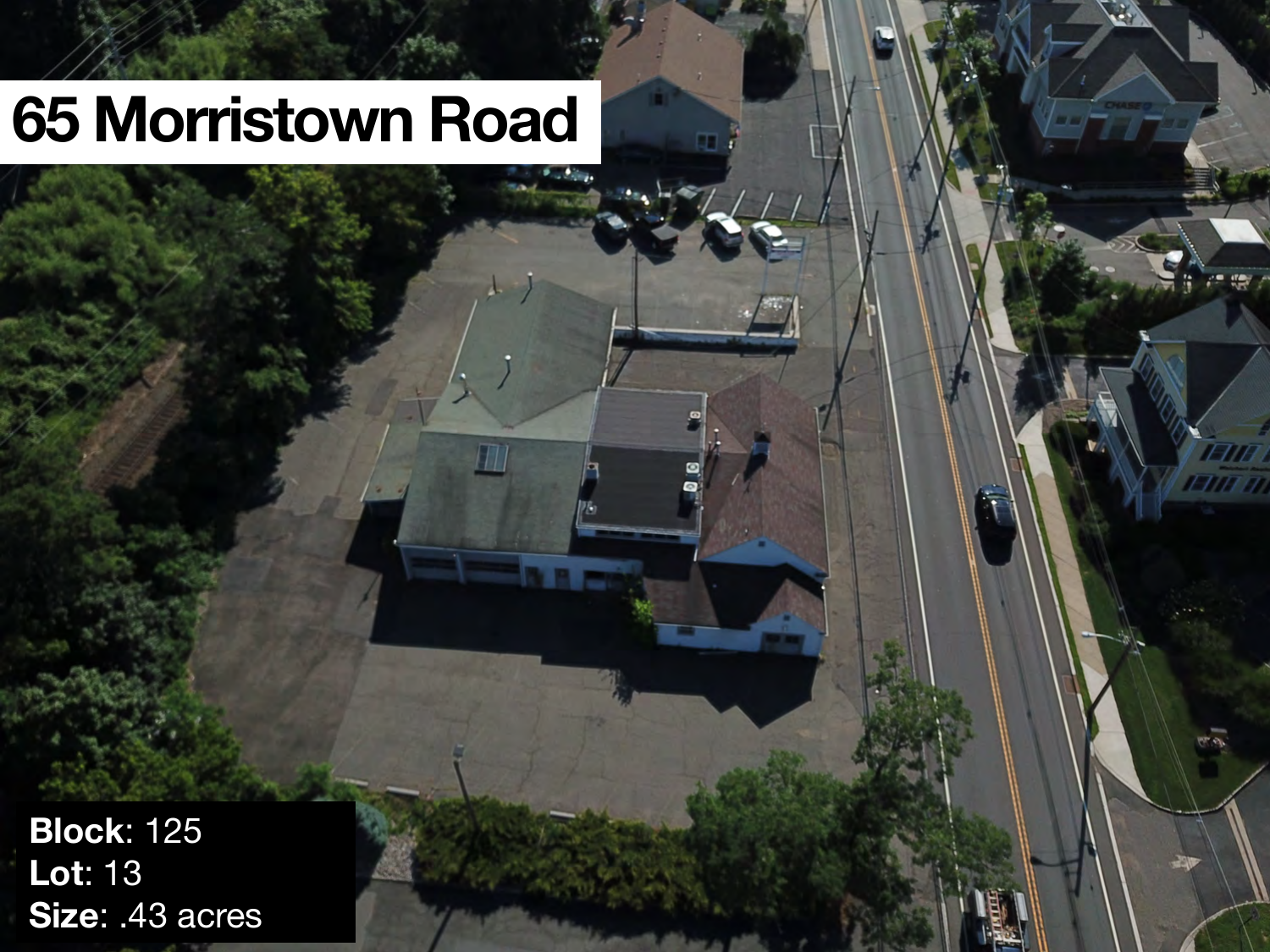# **Existing Zoning**



**Zones** 

C-1 Commercial District R-3 Residence District

**Uses**: Various commercial, mixed use **Height**: 2 stories, 30' (commercial); 3 stories, 35' (mixed-use) **Density**: 25 units per acre; 85% improved coverage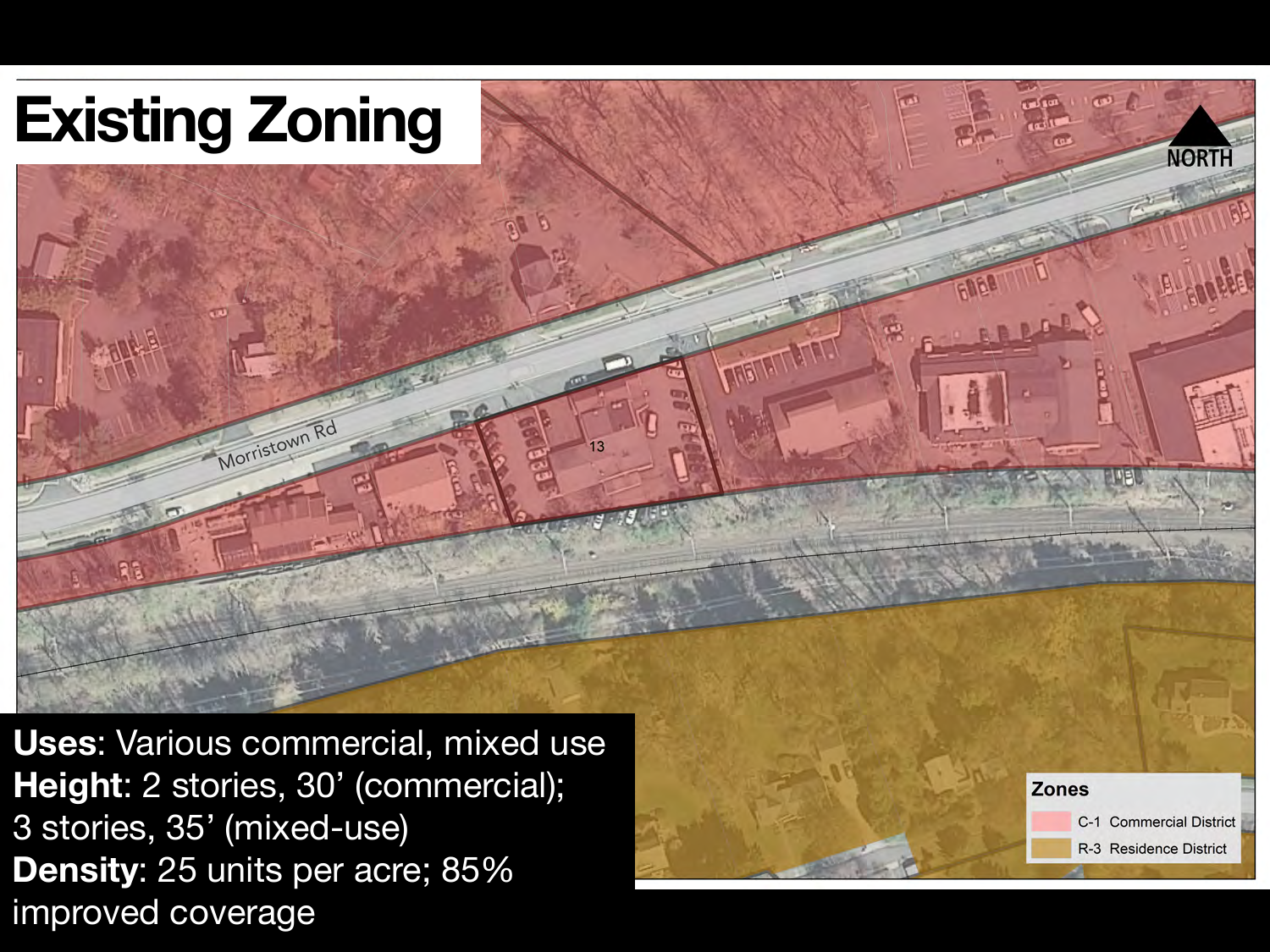### **Plan Vision**

*This Redevelopment Plan establishes parameters for conversion of the site, currently a vacant auto dealership, into a development that will contribute to the vitality of downtown Bernardsville, improve the public realm, and introduce high-quality architecture…it is the Borough's strong preference that the redevelopment of the property result in a building with a ground floor restaurant or retail use that…provides an amenity for residents and visitors.*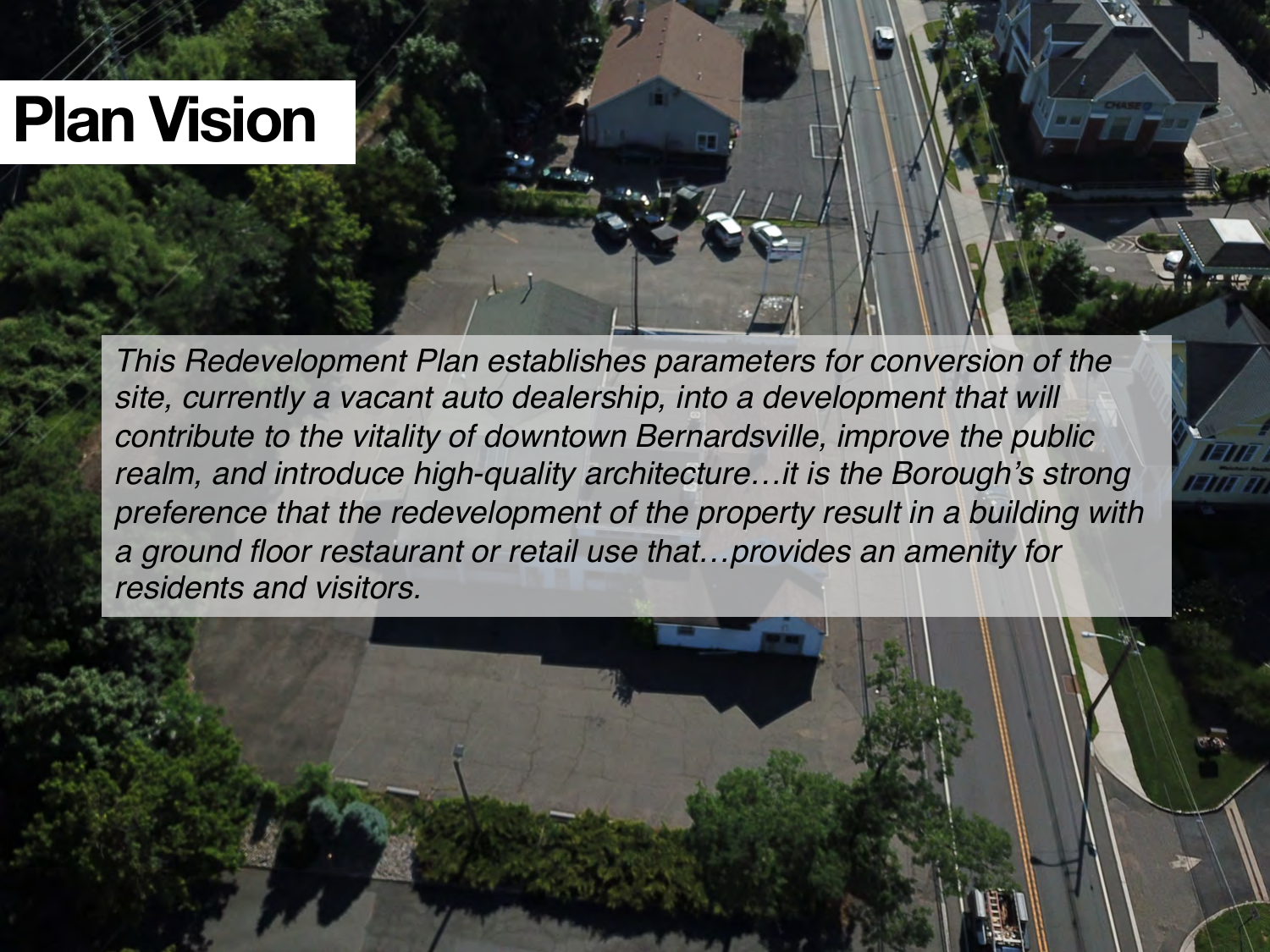## **Uses**

#### **Permitted Principal Uses**

- Mixed Use
- Restaurant, coffee shop/café
- Restaurant, food hall
- Restaurant, liquor licensed
- Restaurant, sit down
- Apartment building
- Artisan manufacturing
- Art gallery
- Park
- Retail business
- Community center
- Performing arts theater
- Arcade
- Co-working

#### **Permitted Accessory Uses**

- Outdoor dining
- Shadow box art
- Roof deck or terrace in connection with a restaurant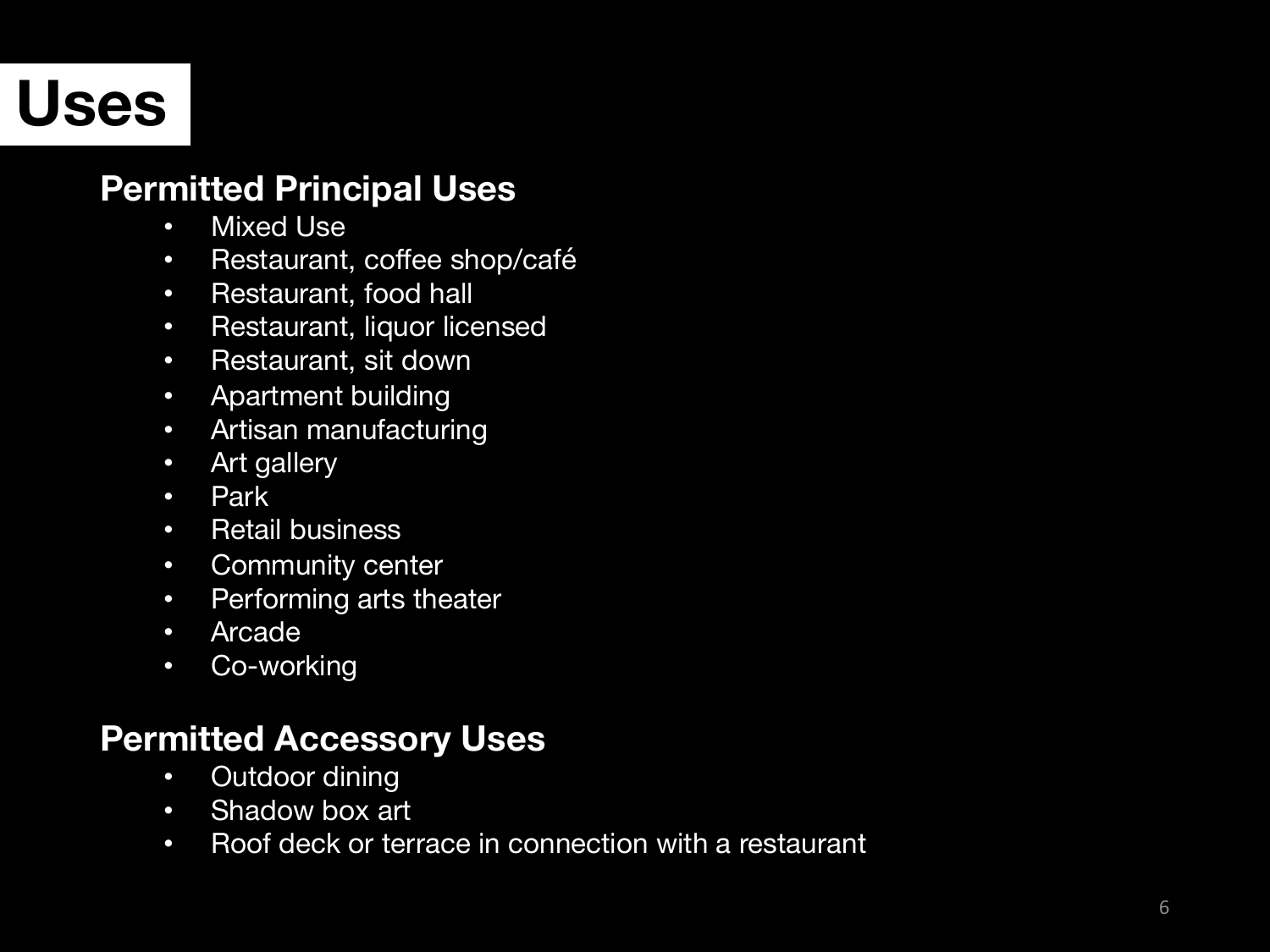## **Uses**

### **Permitted Conditional Uses**

• Fitness Center, Publicly Accessible if part of a mixed use building

### **Prohibited Uses**

- Financial institution
- Beauty salon
- Pharmacy
- Convenience store
- Drive through
- Sexually Oriented Business
- Tobacco/vape store
- Automotive rental
- Automotive repair and sale
- Automotive share
- Self-service storage facility
- Check-cashing facility
- Any uses not specifically permitted herein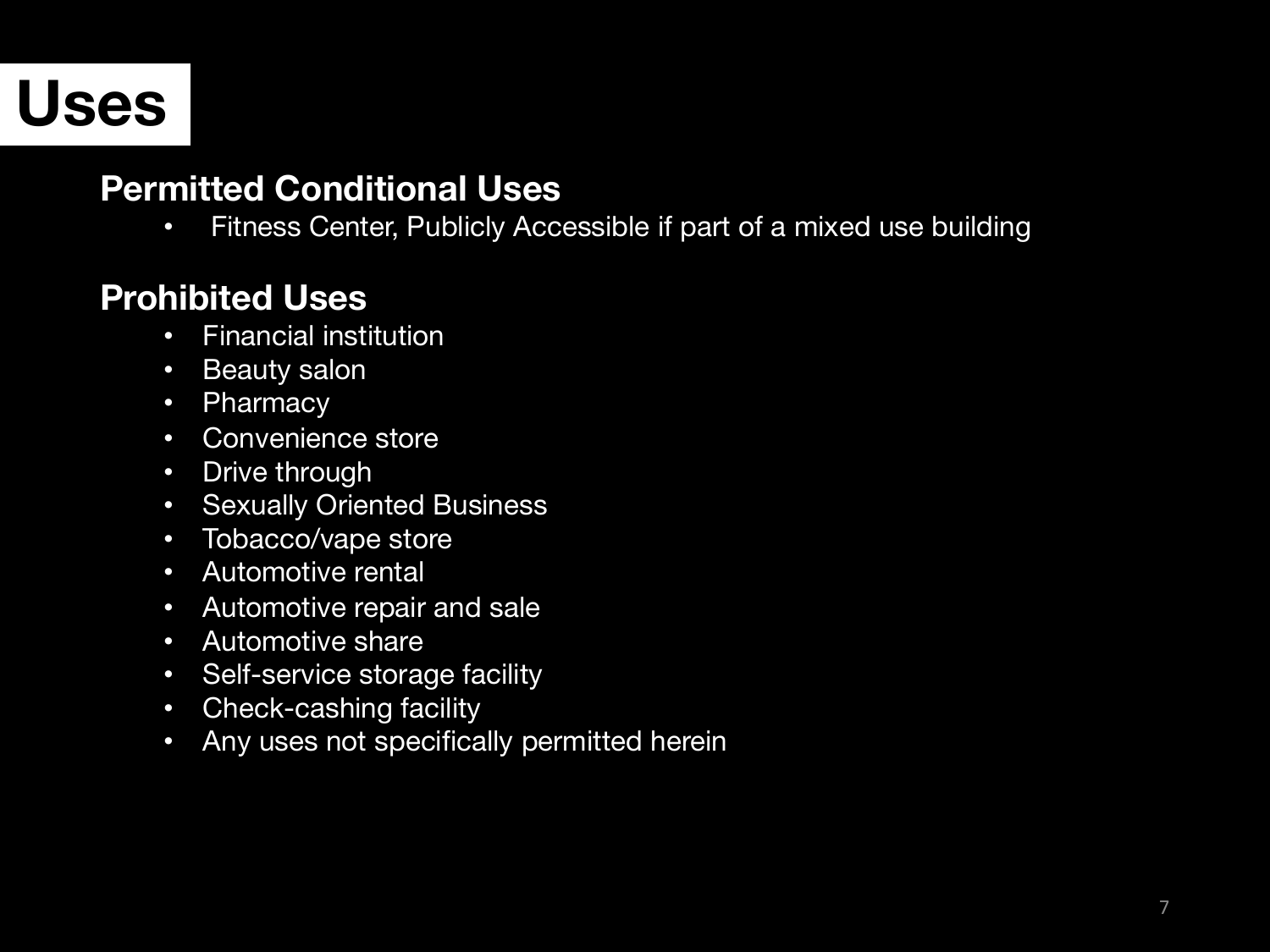# **Bulk Standards**

### **Lot Requirements**

- **Minimum Lot Area** 17,000 SF
- **Maximum Coverage, Improved** 90%
- **Maximum Building Coverage** 55%\*

### **Placement Standards**

- **Front Yard (Morristown Road)** 16' 22'
- 
- **Rear Yard** 10'

### **Building Standards**

- **Maximum Height (stories)** 3
- 
- **Maximum Residential Density** 30 units per acre<sup>\*</sup>
- **Active Ground Floor Uses** 75% of street frontage

```
• Maximum Height (feet) 35' bottom of eave, 40' top of parapet
```
### **Retail/Restaurant Bonus\***

• For mixed use buildings with ground floor retail/restaurant, maximum building coverage is **60%** and maximum residential density is **35 units per acre**.

• **Side Yard 10'** minimum per side, 30' total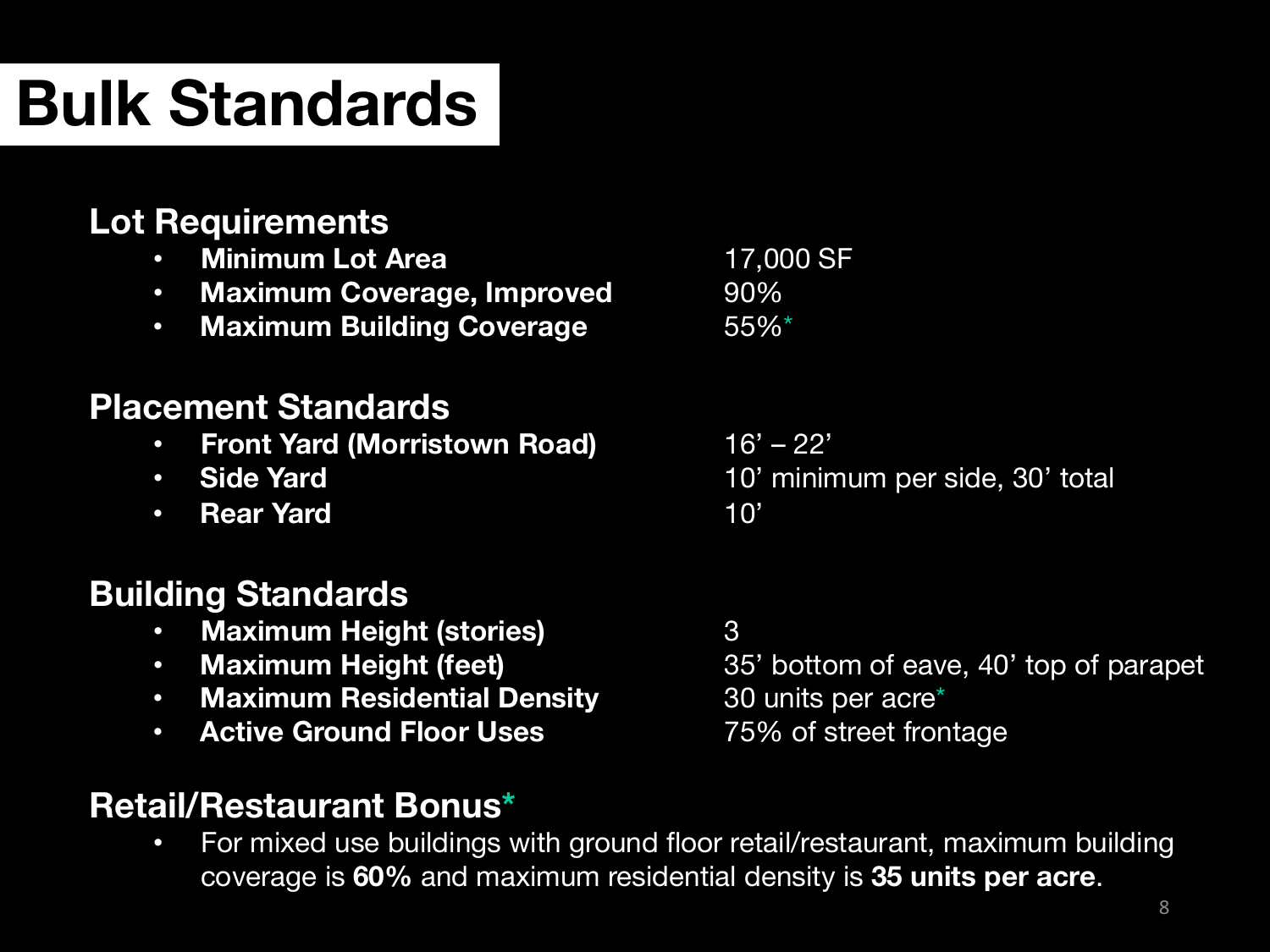# **Parking Standards**

### **Parking Requirements**

- **Artisan manufacturing high careform of the 1,000 SF**
- 
- **Restaurants** 1 per 3 seats
- 
- Co-working **1 per 300 SF**
- **Fitness center** 1 per 300 SF
- **Bicycle parking** 1 per 1,000 SF
- **Residential** 1 per 1 bedroom; 2 per 2 bedroom + • **Retail** 1 per 300 SF
	-
	-

### **Parking Setbacks**

- **Front yard (Morristown Road)** None permitted
- **Side yard** 5'
- **Rear yard** 5'

### **Additional Parking Standards**

- On-site shared parking permitted subject to testimony and PB approval
- Off-site shared parking permitted subject to conditions and/or PB approval
- Up to 10 tandem parking spaces permitted
- Up to 16 mechanical parking spaces permitted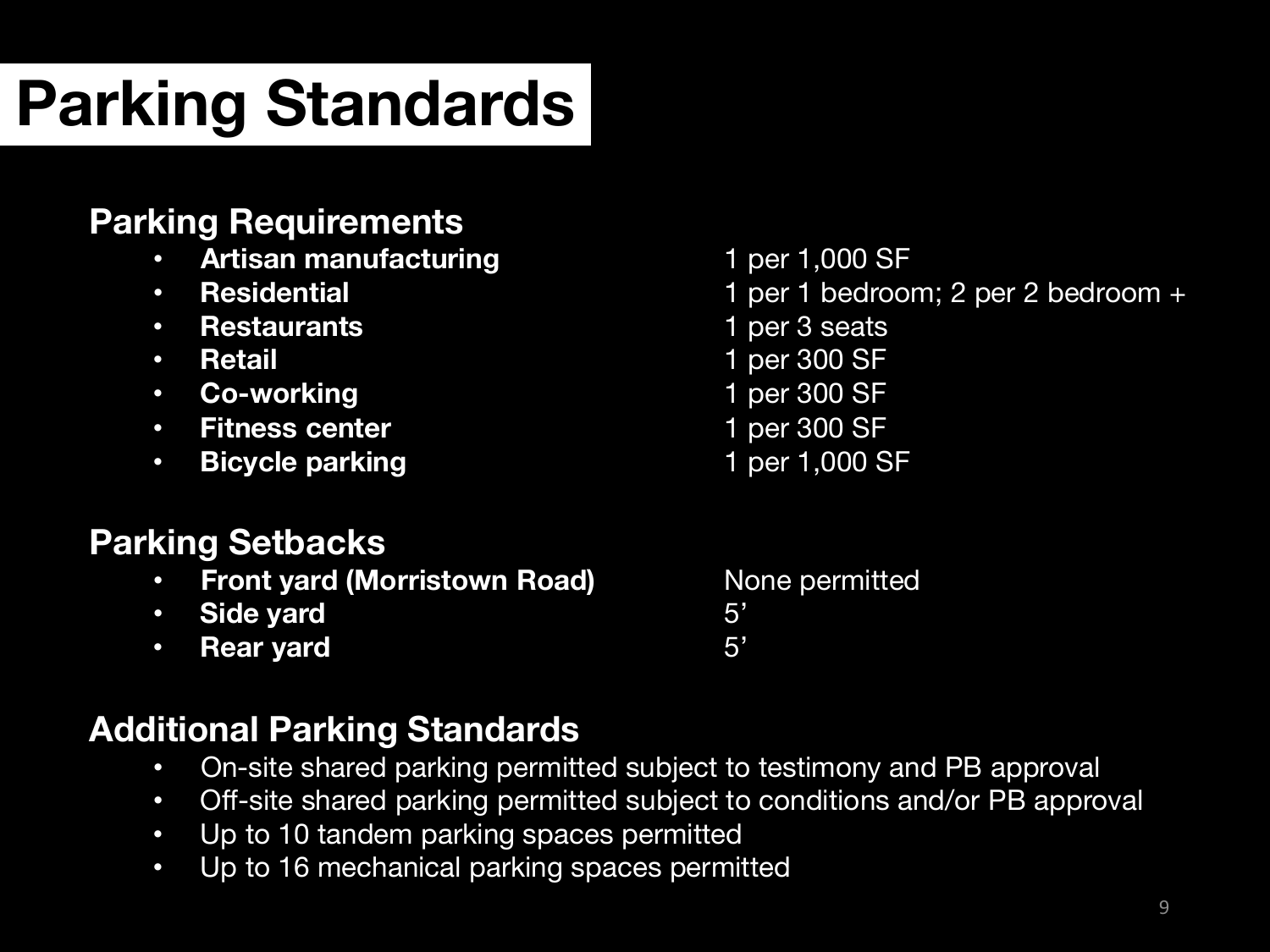# **Additional Provisions**

#### **Streetscape Improvements**

- Streetscape improvements required, including sidewalks, lighting, and landscaping,
- Minimum 12' sidewalk including buffer zone, 4' "interstitial" area.

### **Building Design Standards**

- Building design standards included relating to materials, articulation, massing, and sustainability.
- Standards generally oriented towards ensuring building promotes a downtown feel and is consistent with Borough's architectural vision.
- Standards derived from pending Downtown zoning ordinance.

### **Site Design Standards**

• Site design standards included relating to lighting, landscaping, stormwater, retaining walls, parking, loading, circulation, and signage.

### **Traffic Impact Study**

• Required unless otherwise waived by PB.

### **Affordability**

• Minimum of 15% affordable on-site units in compliance with Borough ordinance.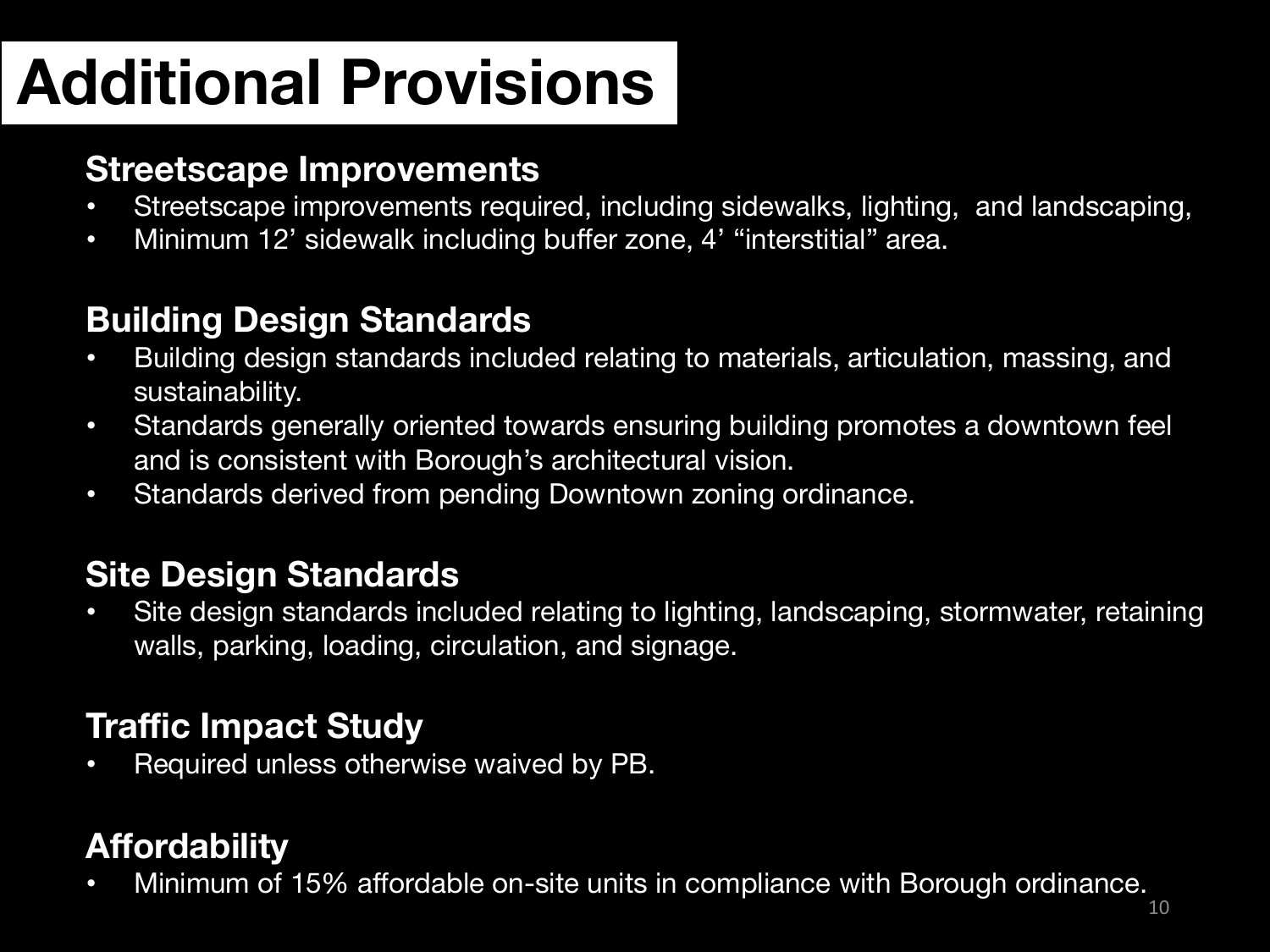# **Master Plan Consistency**



**BOROUGH OF BERNARDSVILLE** 2017 MASTER PLAN REEXAMINATION



**Adopted:** 

December 15, 2016

**Prepared and Adopted by: BERNARDSVILLE BOROUGH PLANNING BOARD** 

Assisted by: P. DAVID ZIMMERMAN, P.P. **Bernardsville Planner Community Planning Consultant** 21 Western Avenue Morristown, New Jersey 07960 973.539.9616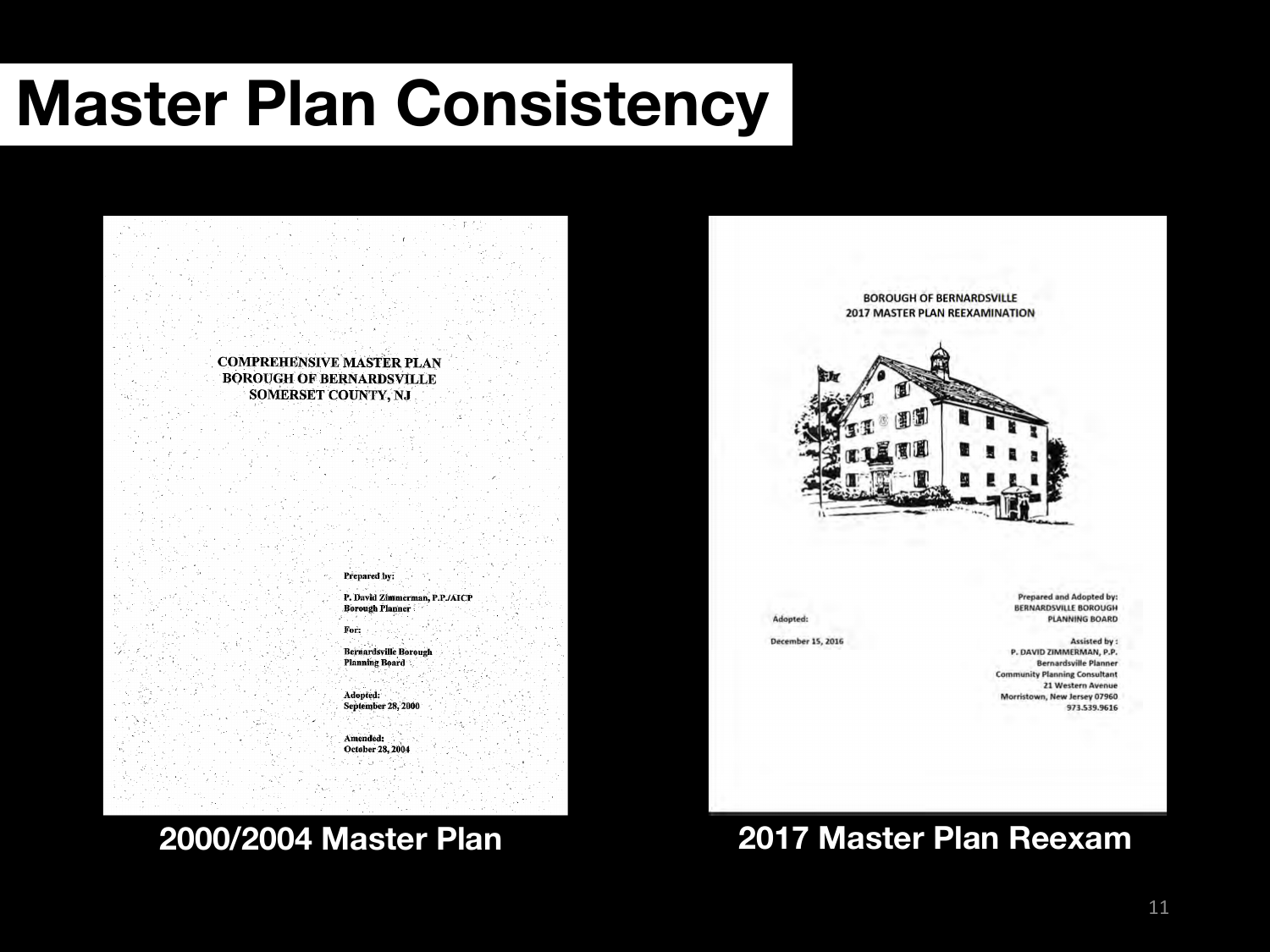# **Pending Downtown Zoning**

- RDP was heavily informed by draft versions of the new "Downtown Zoning" code being reviewed by the Planning Board.
- RDP differs from "Downtown Zoning" on certain items, including:

| <b>Item</b>                      | <b>Redevelopment Plan</b>                                                                          | <b>Downtown Zoning</b>      |
|----------------------------------|----------------------------------------------------------------------------------------------------|-----------------------------|
| <b>Front Yard Setback</b>        | $16' - 22'$ (from curb)                                                                            | $12' - 22'$ (from lot line) |
| Side Yard Setback                | 10' per side; 30' total                                                                            | $0'$ minimum                |
| <b>Rear Yard Setback</b>         | 10'                                                                                                | 5' or 20'                   |
| Height (feet)                    | $35' - 40'$                                                                                        | $40' - 45'$                 |
| <b>Uses</b>                      | RDP is more restrictive in property uses.                                                          |                             |
| Units Per Acre                   | RDP specifies maximum units per acre.                                                              |                             |
| <b>Building Coverage</b>         | RDP specifies maximum building coverage.                                                           |                             |
| Stormwater Management            | RDP restriction is more rigorous.                                                                  |                             |
| <b>Building Design Standards</b> | Largely consistent, but RDP is less detailed in terms of<br>articulation and building attachments. |                             |